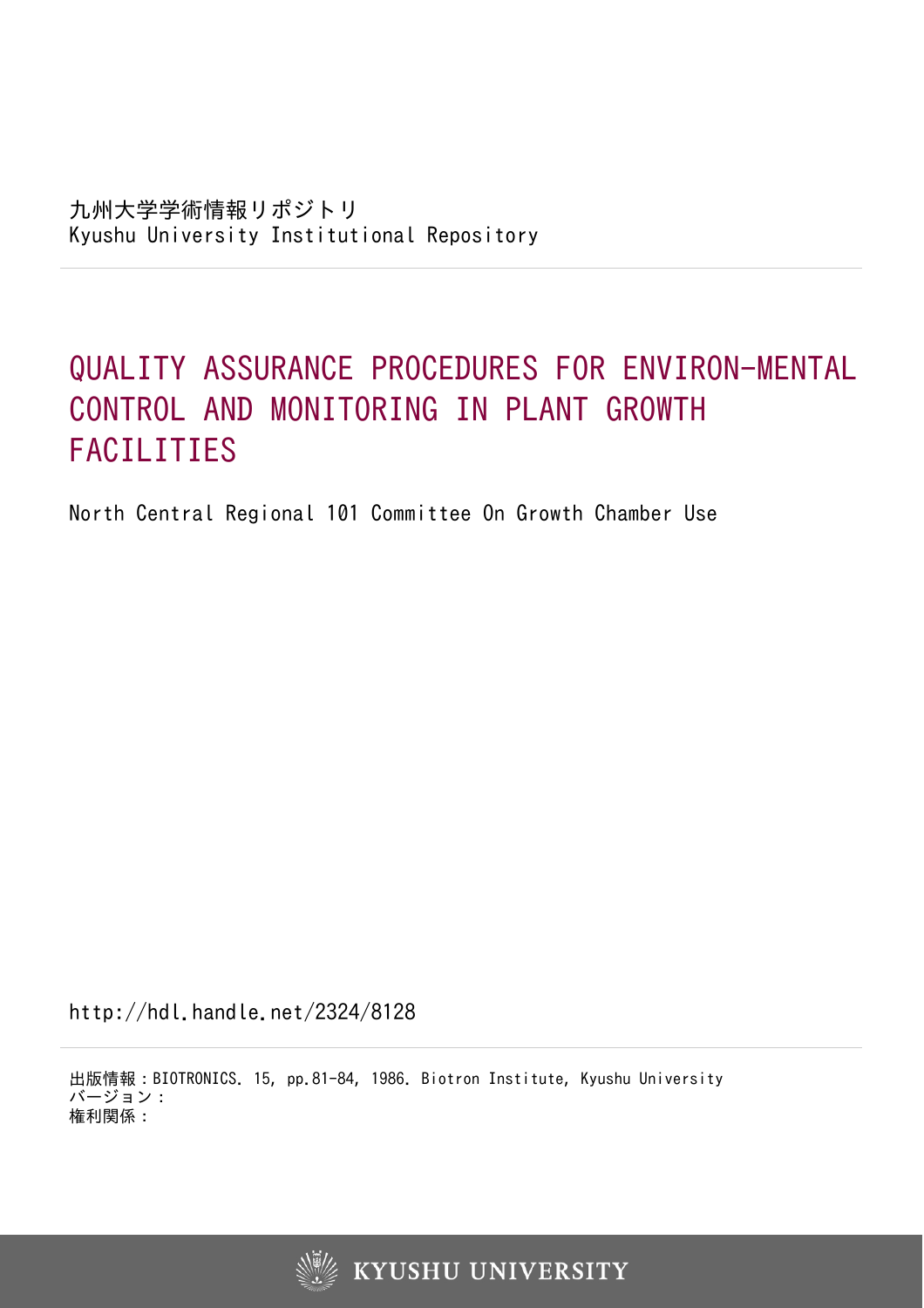## QUALITY ASSURANCE PROCEDURES FOR ENVIRON-MENTAL CONTROL AND MONITORING IN PLANT GROWTH FACILITIES

#### North Central Regional 101 Committee on Growth Chamber Use\*

(Received and accepted September 30, 1986)

This information has been compiled to provide procedures for ensuring that the environment of controlled growth facilities is known and can be documented with accuracy. It has been developed to provide guidelines to biologists to emphasize the level of control and monitoring that they should strive to achieve in chambers and rooms that they supervise and the level that they should request when using centralized facilities that rent chambers or rooms for their use. The biologists should find these procedures particularly valuable when planning purchases of either monitoring instruments or controlled environment chambers and rooms. In addition, these procedures should provide information needed by engineers in the design and construction of effective and cost-efficient controlled environment facilities.

These quality assurance procedures cover control, acquisition and calibration. It is recommended that separate systems be utilized for each of these different types of measurement. If control and acquisition are undertaken with the same system, a separate redundant acquisition system should be maintained to indicate sensor drift or failure. The on-line reference sensors should not be operated and recorded through the same electronic system that operates the control and acquisition system. All on-line reference records should be retained on a permanent basis.

The scope of these procedures includes monitoring both prior to and during experiments. However, these procedures are developed to document only the level of the conditions in the room and not necessarily the conditions around the plant experiments. Monitoring and recording of the particular conditions around the plants should be undertaken as detailed in the previously published guidelines for reporting research investigations (1982 *Agricultural Engineers Yearbook,* pp. 406- 409, ASAE, St. Joseph, MI; J. *Environ. Qual.* **11** (4): 719-720, 1982; *Physiol. Plant.* 56: 231-235, 1982).

The following general recommendations for sensor types and measurement procedures have been developed for the separate parameters. Forward suggestions and comments on these procedures to the address below.

<sup>\*</sup> Address: Dr. T. W. TIBBITTS, Professor, *Horticulture Department, University of Wisconsin, Madison, WI53706, U.S.A.*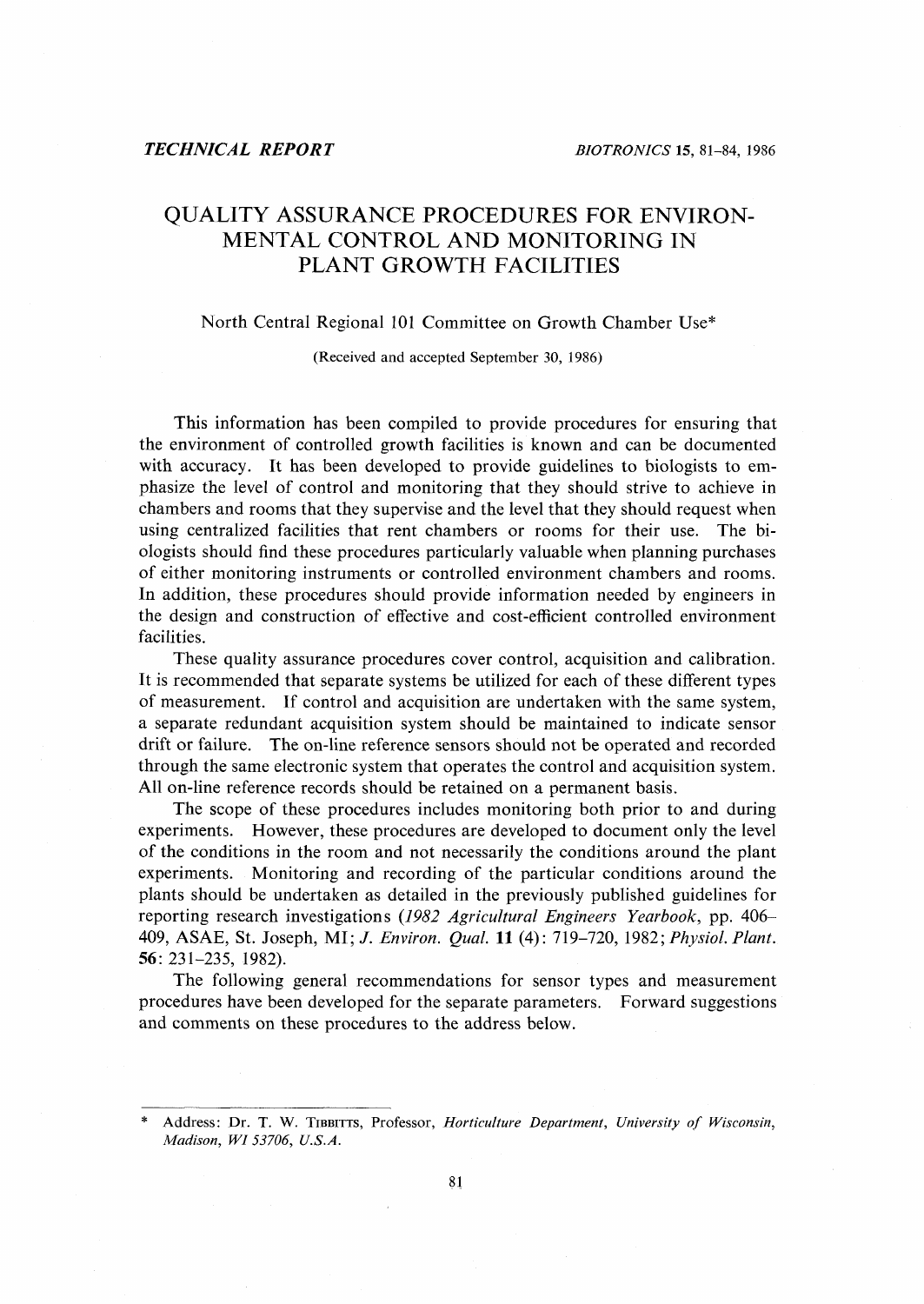|                           |                              |                                                                       | Calibration                                                          |                                                            |  |
|---------------------------|------------------------------|-----------------------------------------------------------------------|----------------------------------------------------------------------|------------------------------------------------------------|--|
|                           | Control                      | Acquisition                                                           | On-line reference                                                    | Primary calibrator                                         |  |
| Type                      | NA                           | No requirement                                                        | Cosine corrected<br>photon meter                                     | Cosine corrected<br>photon meter for<br>$400 - 700$ nm     |  |
| Accuracy                  | <b>NA</b>                    | $\langle \pm 10\%$ of reading $\langle \pm 5\%$ of reading            |                                                                      | $\leq \pm 5\%$ of reading                                  |  |
| Resolution                | <b>NA</b>                    | $\langle \pm 1 \rangle$ of reading $\langle \pm 1 \rangle$ of reading |                                                                      | $\leq \pm 1\%$ of reading                                  |  |
| Response time             | NA.                          | $<$ 30 s                                                              | $<$ 30 s                                                             | $<$ 30 s                                                   |  |
| Sampling<br>location      | NA                           |                                                                       | Anywhere in room Center of room above<br>maximum height of<br>plants | In room under lamps<br>used in experiments                 |  |
| Monitoring<br>frequency   | Start and<br>end of          | Middle of each<br>photoperiod                                         | Weekly                                                               | Every six months                                           |  |
|                           | photoperiod                  |                                                                       |                                                                      |                                                            |  |
| Data to file              | Daily on<br>and off<br>times | Daily level                                                           | Original and<br>corrected level                                      | Deviation of auditor<br>from calibrator                    |  |
| <b>Alarms</b>             |                              |                                                                       |                                                                      |                                                            |  |
| Range                     | NA.                          | $>\pm 10\%$ of reading                                                | NA.                                                                  | NA.                                                        |  |
| Time delay<br>Calibration | NA                           | $10 \text{ min}$                                                      | <b>NA</b>                                                            | <b>NA</b>                                                  |  |
| Instrument<br>or standard | <b>NA</b>                    | On-line reference                                                     | Primary calibrator                                                   | Instrument traceable<br>to National Bureau<br>of Standards |  |
| Location                  | NA                           | In growth room                                                        | In growth room                                                       | In growth room                                             |  |
| Frequency                 | NA                           | Every 6 months                                                        | Every 6 months                                                       | Every 24 months                                            |  |
| Check points              | <b>NA</b>                    | 5 levels over<br>range attainable                                     | 5 levels over<br>range attainable                                    | 5 levels over range<br>attainable                          |  |

Radiation

| Temperature |  |
|-------------|--|
|-------------|--|

|                         |                  |                                | Calibration                      |                                                                                                       |  |
|-------------------------|------------------|--------------------------------|----------------------------------|-------------------------------------------------------------------------------------------------------|--|
|                         | Control          | Acquisition                    | On-line reference                | Primary calibrator                                                                                    |  |
| Type                    | Shielded sensor  | Shielded sensor                | Shielded and<br>aspirated sensor | Mercury thermometer<br>traceable to or<br>calibrated by the<br>National Bureau of<br><b>Standards</b> |  |
| Accuracy                | $+0.5$ °C        | $+0.5$ °C                      | $+0.2$ °C                        | $+0.05^{\circ}$ C                                                                                     |  |
| Resolution              | $+0.1^{\circ}$ C | $+0.1^{\circ}$ C               | $+0.1^{\circ}$ C                 | $+0.02$ °C                                                                                            |  |
| Response time           | $<$ 1 min        | $<$ 1 min                      | $\leq$ 30 s                      | $<$ 1 h                                                                                               |  |
| Sampling<br>location    | In air stream    | Plant height center<br>of room | Plant height<br>center of room   | Constant temp. bath                                                                                   |  |
| Monitoring<br>frequency | $<$ 3 min        | $\leq$ Every 30 min            | Weekly                           | $\leq$ Every 6 months                                                                                 |  |
| Data to file            | None             | 30 min values<br>or averages   | Original and<br>corrected values | Deviation of auditor<br>from calibrated<br>thermometer                                                |  |
| Alarms                  |                  |                                |                                  |                                                                                                       |  |
| Range                   | $\pm$ 5°C        | $\pm$ 5°C                      | NA                               | NA                                                                                                    |  |
| Time delay              | $15 \text{ min}$ | $15 \text{ min}$               | NA                               | <b>NA</b>                                                                                             |  |

*BIOTRONICS*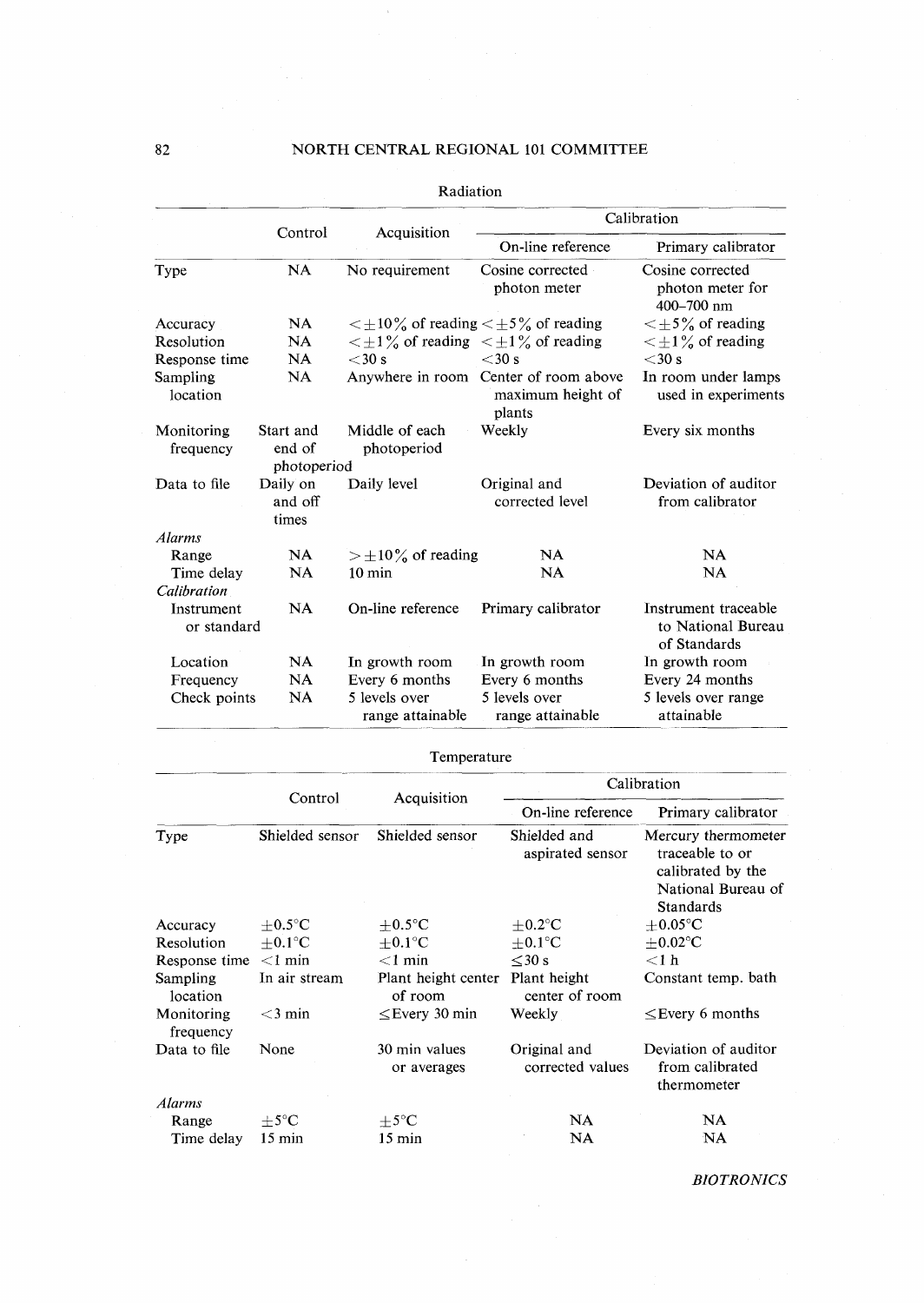| Calibration                                                      |                                                            |                                               |                                                                                                                                           |                                        |
|------------------------------------------------------------------|------------------------------------------------------------|-----------------------------------------------|-------------------------------------------------------------------------------------------------------------------------------------------|----------------------------------------|
| On-line reference On-line reference<br>Instrument<br>or standard |                                                            | Primary<br>calibrator                         | Additional mercury<br>thermometer.<br>platinum resistor<br>or precision<br>thermistor traceable<br>to the National<br>Bureau of Standards |                                        |
| Location                                                         | Growing room                                               | Growing room                                  | In temperature<br>control bath                                                                                                            | National Bureau of<br><b>Standards</b> |
| Frequency                                                        | Every 6 months                                             | Every 6 months                                | Every 6 months                                                                                                                            | Annually                               |
|                                                                  | Check points 3 temperatures<br>over range of<br>experiment | 3 temperatures<br>over range of<br>experiment | 0, 10, 20, 30<br>and $40^{\circ}$ C                                                                                                       | 0, 10, 20, 30, and<br>$40^{\circ}$ C   |

### Humidity

|                            | Control                                                              |                                     | Calibration                            |                                  |  |
|----------------------------|----------------------------------------------------------------------|-------------------------------------|----------------------------------------|----------------------------------|--|
|                            |                                                                      | Acquisition                         | On-line reference                      | Primary calibrator               |  |
| Type                       | Aspirated and<br>Aspirated and<br>shielded sensor<br>shielded sensor |                                     | Psychrometer, dew<br>point or infrared | Constant humidity<br>chamber     |  |
| $Accuracy^*$               | $\leq \pm 5\%$ RH                                                    | $\leq \pm 5\%$ RH                   | $\leq \pm 5\%$ RH                      | $\leq \pm 2\%$ RH                |  |
| Resolution                 | $\leq \pm 5\%$ RH                                                    | $\leq \pm 5\%$ RH                   | $\leq \pm 5\%$ RH                      | $\leq \pm 2\%$ RH                |  |
| Response time $\leq$ 2 min |                                                                      | $<$ 2 min                           | $<$ 2 min                              | $<$ 15 min                       |  |
| Sampling<br>location       | In air stream                                                        | In air stream                       | Near plants                            | Convenient location              |  |
| Monitoring<br>frequency    | $<$ 2 min                                                            | $<$ 30 min                          | Weekly                                 | Monthly                          |  |
| Data to file               | None                                                                 | Every 30 min                        | Original and<br>corrected levels       | Original and<br>corrected levels |  |
| <b>Alarms</b>              |                                                                      |                                     |                                        |                                  |  |
| Range                      | $>\pm$ 5% RH                                                         | $>\pm 5\%$ RH                       | <b>NA</b>                              | NA.                              |  |
| Time delay                 | $15 \text{ min}$                                                     | $15 \text{ min}$                    | NA                                     | <b>NA</b>                        |  |
| Calibration                |                                                                      |                                     |                                        |                                  |  |
| Instrument<br>or standard  |                                                                      | On-line reference On-line reference | Primary calibrator None                |                                  |  |
| Location                   | In room                                                              | In room                             | Convenient location                    | <b>NA</b>                        |  |
| Frequency                  | Every 6 months                                                       | Every 6 months                      | Every year                             | <b>NA</b>                        |  |
|                            | Check points 30, 60 and 90 $\%$<br>RH                                | 30, 60 and 90 $\%$<br><b>RH</b>     | 30, 60 and $90\%$<br>RH                | <b>NA</b>                        |  |

 $*$  At 20 $°C.$ 

#### Carbon dioxide

|          |                               | Acquisition                         | Calibration                                                                 |                                                                       |
|----------|-------------------------------|-------------------------------------|-----------------------------------------------------------------------------|-----------------------------------------------------------------------|
|          | Control                       |                                     | On-line reference                                                           | Primary calibrator                                                    |
| Type     |                               | Infrared analyser Infrared analyser | Cylinders of span<br>concentration of<br>$CO2$ in air and<br>$\mathrm{N}_2$ | Gas mixing-pumps<br>with cylinders of<br>$CO2$ and N <sub>2</sub> gas |
| Accuracy | $\leq$ $\pm$ 3% of<br>reading | $\leq$ +3% of<br>reading            | $2\%$ of reading                                                            | $1\%$ of reading                                                      |

*VOL.* 15 (1986)